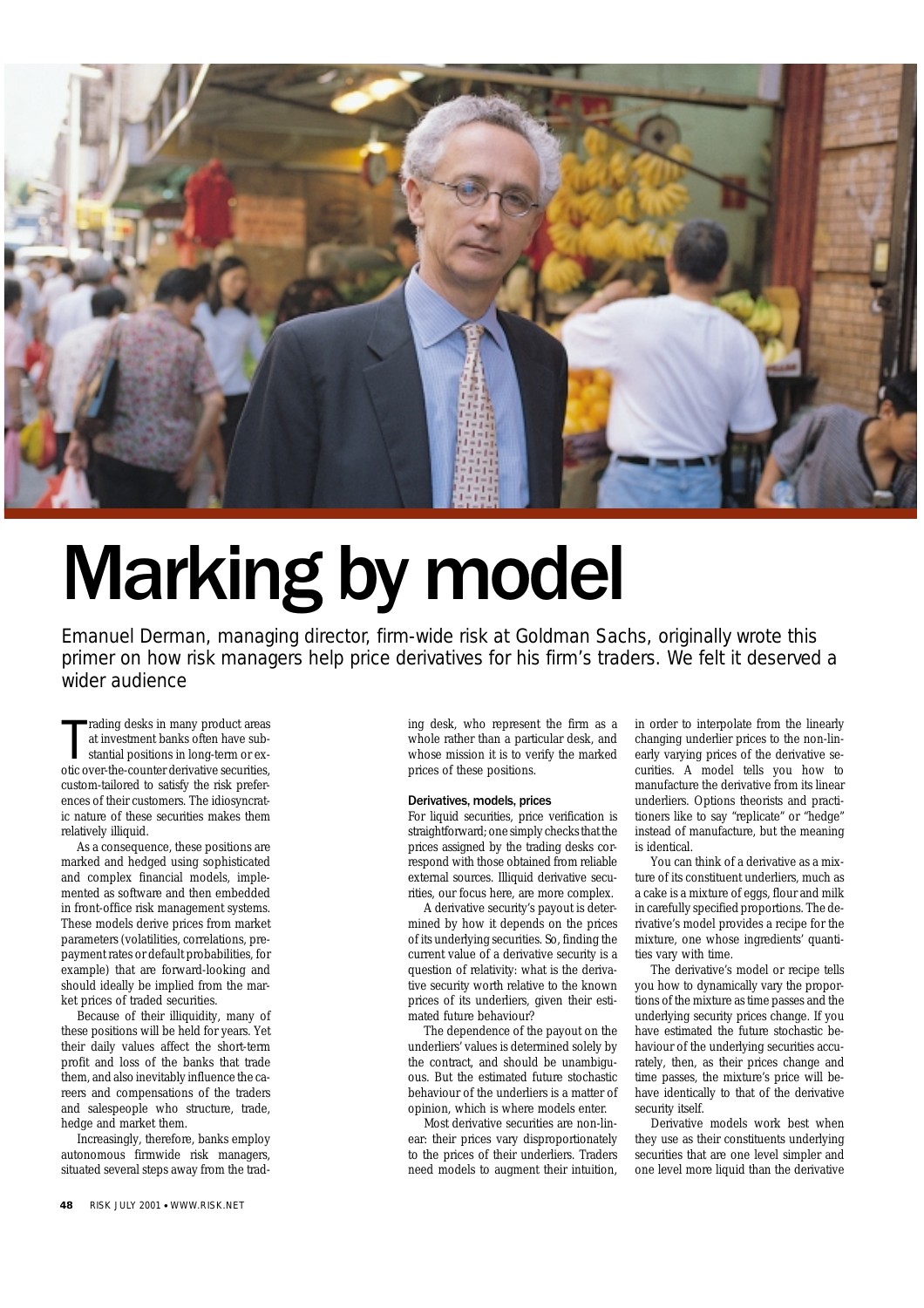itself. Thus, one manufactures a standard stock option out of a changing mixture of stocks and riskless bonds. Similarly, one manufactures an exotic option, for example a knockout call, out of standard options.

In any model, the value of the security and its hedge ratios (the proportions of constituents in the mixture) are intrinsically related to each other – obverse sides of the same coin.

Any model for the future behaviour of an underlier is an attempted simplification of a reality that is likely to be much more complex and unpredictable than the model itself. Therefore, it is not obvious which model is correct, nor even exactly what correct means. Also, once you've picked a model, the input parameters you use to describe its details are themselves estimates of future security characteristics, such as volatility or correlation, whose exact values are unknown.

When you create and use a model to value a derivative security, you need to: **1.** obtain a careful description of the security's payout in terms of the values of each of its underliers;

**2.** specify a model for the future behaviour of the underliers;

**3.** obtain accurate values of model parameters (volatility, for example) that describe the behaviour of the underliers; **4.** calibrate the model to these parameters so that it reproduces the known prices assumptions and behaviour must obviously exist for the model to be embraced.

For liquid derivative securities, one verifies a marked price by checking that the trader's inputs (such as volatility) agrees with those obtained from an observed external market. For less liquid or more exotic derivatives, one must verify the payout description, check the plausibility of the inputs and examine the reasonableness of the model itself. One must also test the computer programs that incorporate the model.

To do all this, one should ask the following series of open-ended questions: **1.** Does the model embody an accurate description of the terms of the derivative's payout? The function that specifies the payout can be exceedingly complex, involving, for example, subtleties of price averaging, barrier crossing, holidays and date conventions. In practice, many of the errors made in marking derivatives involve accidental or sloppy mis-specification of these details in the trading system's database.

**2.** Does the model provide a realistic (or at least plausible) description of the evolution of the factors that affect the derivative's value? When a trader books a derivative transaction into a firm's risk system, he implicitly assigns a valuation model to it. All models are simplistic. Is the assigned model an appropriate simplification? In practice, many of the errors

'Finding the current value of a derivative security is a question of relativity: what is the derivative security worth relative to the known prices of its underliers, given their estimated future behaviour?' Emanuel Derman, Goldman Sachs

and assumed future behaviour of the underliers; and then (usually)

**5.** build a computer program that incorporates items one through four above.

# Derivatives' price verification

Simple derivatives, such as standard stock or index options, usually have well-accepted models that are used as a marketquoting convention for communicating price information.

Market participants who use a broadly accepted model are quoting their prices in terms of parameters (such as volatility) that, once entered into the model, produce the quoted price as output. Their use of the model does not necessarily imply that its assumptions about the future behaviour of the underliers accurately reflects their actual behaviour, though some correspondence between made in marking derivatives are the consequence of an unsuitable assignment, or perhaps an assignment suitable only during the current market regime. For example, an adequate model for a hybrid product that incorporates both equity and currency risk may often justifiably neglect exchange rate volatility during normal, relatively low-volatility times.

**3.** Has the model been accurately calibrated to the observed behaviour, parameters and prices of the simpler, liquid constituents that comprise the derivative? **4.** Finally, is the software reliable? Handling portfolios of complex derivatives requires building intricate and extensive programs and systems that will inevitably contain errors. Accurate valuation demands an organised framework for the control and testing of the development, alteration and release of models and code.

# A multi-faceted approach to price verification

A derivative security that cannot be bought or sold in a liquid market has no unambiguously correct value. Since it may have to be held and hedged until it expires, its realised value will depend on the future behaviour of its underliers and their markets, as well as on the details of the hedging strategies adopted by the traders managing the portfolio.

A firm's first, broadest and most efficient line of defence is the quality of the traders, model builders and software developers in each product area. Ultimately, one relies on them to be careful, honest and responsible.

In particular, education is important; traders cannot be too knowledgeable about the assumptions behind models and their limitations. Nevertheless, it is wise to provide independent price verification, delivered from the vantage point of a firm as a whole, whose interests may not always coincide with those of an individual trader.

Some of the methods recommended below are derived from practices developed within the Derivatives Analysis group in the firmwide risk department at Goldman Sachs. This group collaborates with controllers and the divisional and firmwide risk managers to provide independent price and model verification for selected complex or illiquid derivative securities.

The group consists mostly of quantitative derivatives strategists, similar to those employed in building and using models for derivatives trading desks. Each member of the group specialises in a particular product area, ranging from swaps through equity, currency and commodity derivatives, to more recently developed markets such as credit derivatives. Importantly, the group also contains several ex-traders with a strong quantitative background who bring familiarity with markets and their practices.

Because of the subtleties of models and the unattainablity of "correctness", a multi-faceted approach to price verification is best. One should selectively span the valuation process at all levels of detail. The methods described in the box cover a broad spectrum, moving progressively from coarser to finer scales of resolution. ■

> Emanuel Derman is grateful to Bob Litzenberger, Noel Donohoe, Slim Bentami and Leon Tatevossian for insightful advice and remarks